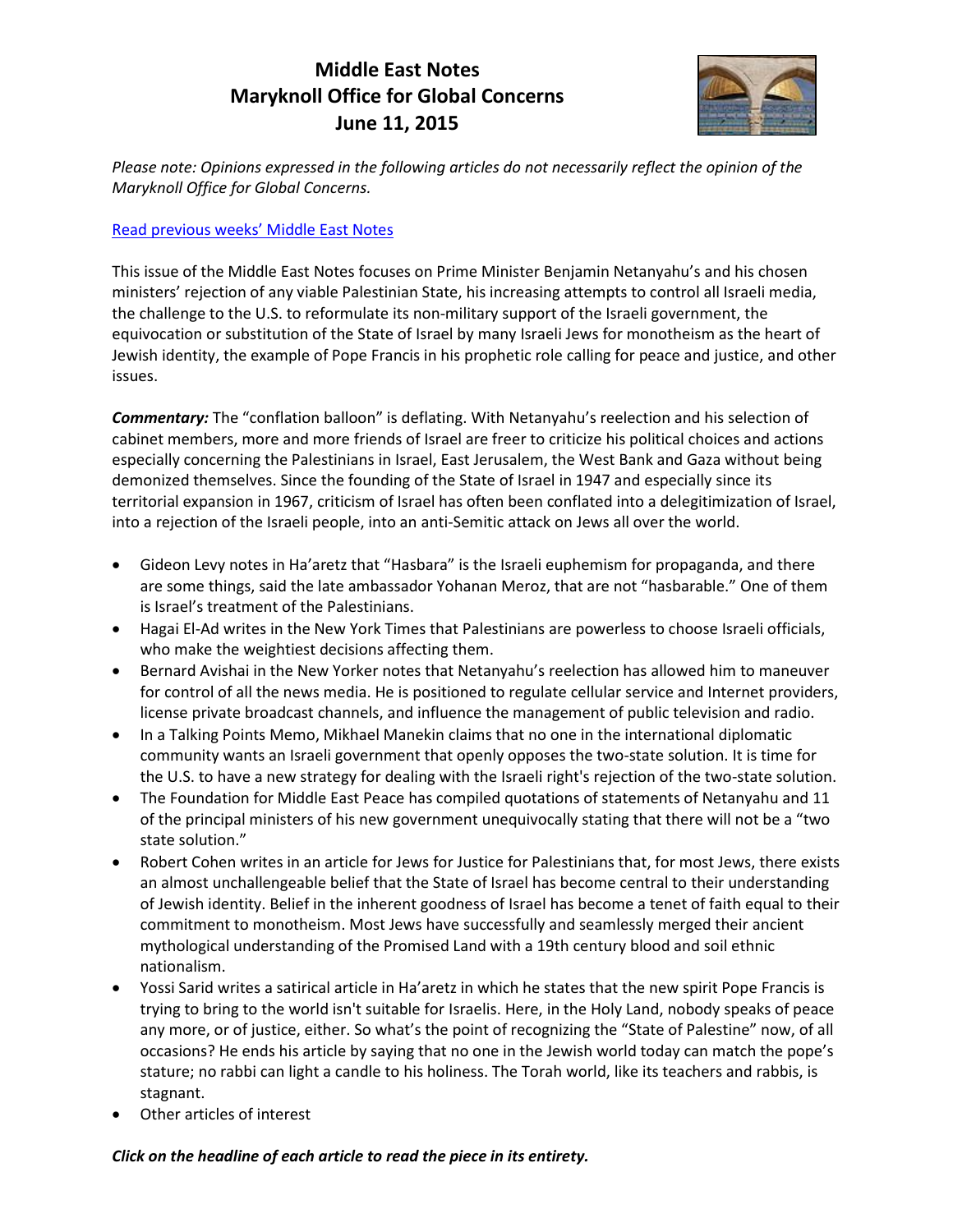## **1[\) Israeli propaganda isn't fooling anyone](http://www.haaretz.com/opinion/.premium-1.659480) – except Israelis**

#### **Gideon Levy, Ha'aretz, June 4, 2015**

And propaganda shall cover for everything. We'll say terrorism, we'll shout anti-Semitism, we'll scream delegitimation, we'll cite the Holocaust; we'll say Jewish state, gay-friendly, drip irrigation, cherry tomatoes, aid to Nepal, Nobel Prizes for Jews, look what's happening in Syria, the only democracy, the greatest army. We'll say the Palestinians are making unilateral moves, we'll propose negotiations on the "settlement bloc borders," we'll demand recognition of a Jewish state and we'll complain that "there's no one to talk to."

We'll wail that the whole world is against us and wants to destroy us, no less. The deputy minister will call on Switzerland to boycott, the minister will declare that boycotts are unacceptable, the deputy director of the Foreign Ministry will explain that a bigger budget is needed, and Sheldon Adelson will convene an emergency conference in Las Vegas – and despite it all, nothing will budge. Propaganda won't cover for everything. …

Granted, in a country full of propagandists, it has been working for close to 50 years already; most Israelis are convinced that all is really fine with us; that the IDF is really moral and the occupation is really an occupation of no choice; that Israel can live by the sword forever and be dismissive of the whole world, that it can tyrannize the Palestinians, wreck Gaza every other year, shoot children and believe that justice is on its side and that the world will see this too. That propaganda can replace any other policy.

That you can fool the whole world all the time. You can come up with all sorts of new (and strange) conditions every two or three years for ending the occupation and insisting that the spit we're feeling is just raindrops. You can blame the Palestinians for everything and obscure the simple fact that this brutal occupation is Israeli. You can tell the world that it all belongs to us because the Bible says so and believe that anyone will take you seriously. You can be sure that the memory of the Holocaust will serve us forever, and justify any injustice. …

## **2) [Israel's charade of](http://mobile.nytimes.com/2015/06/01/opinion/israels-charade-of-democracy.html?_r=0) democracy Hagai El-Ad, New York Times, May 31, 2015**

Israel's occupation of the Palestinian territories is nearing the half-century mark, and Israel's new rightwing government offers little hope of ending it. Nevertheless, the new government promises something else of value: clarity. And with that clarity, the opportunity to challenge the prolonged lie of the occupation's "temporary" status. For if the occupation has become permanent in all but its name, what about the voting rights of Palestinians? …

If you look at all the land Israel controls between the Jordan and the Mediterranean, that area contains some 8.3 million Israelis and Palestinians of voting age. Roughly 30 percent — about 2.5 million — are Palestinians living outside Israel under varying degrees of Israeli control — in East Jerusalem, the West Bank and the Gaza Strip. They have some ability to elect Palestinian bodies with limited functions. But they are powerless to choose Israeli officials, who make the weightiest decisions affecting them. International humanitarian law does not grant a people living under temporary military occupation the right to vote for the institutions of the occupying power. But "temporary" is the operative word. Military occupations are meant to have an end. And common sense says half a century is not "temporary." …

A day will come when this occupation ends. It may end with one state, two states, or something else. That specific political choice is beyond the deeper question of human rights, as long as the option eventually chosen respects the human rights of all. For now, the one choice we cannot make is to continue calling the current reality democratic and the occupation temporary. Clarity may be of value after all, if it helps bring the occupation's end sooner.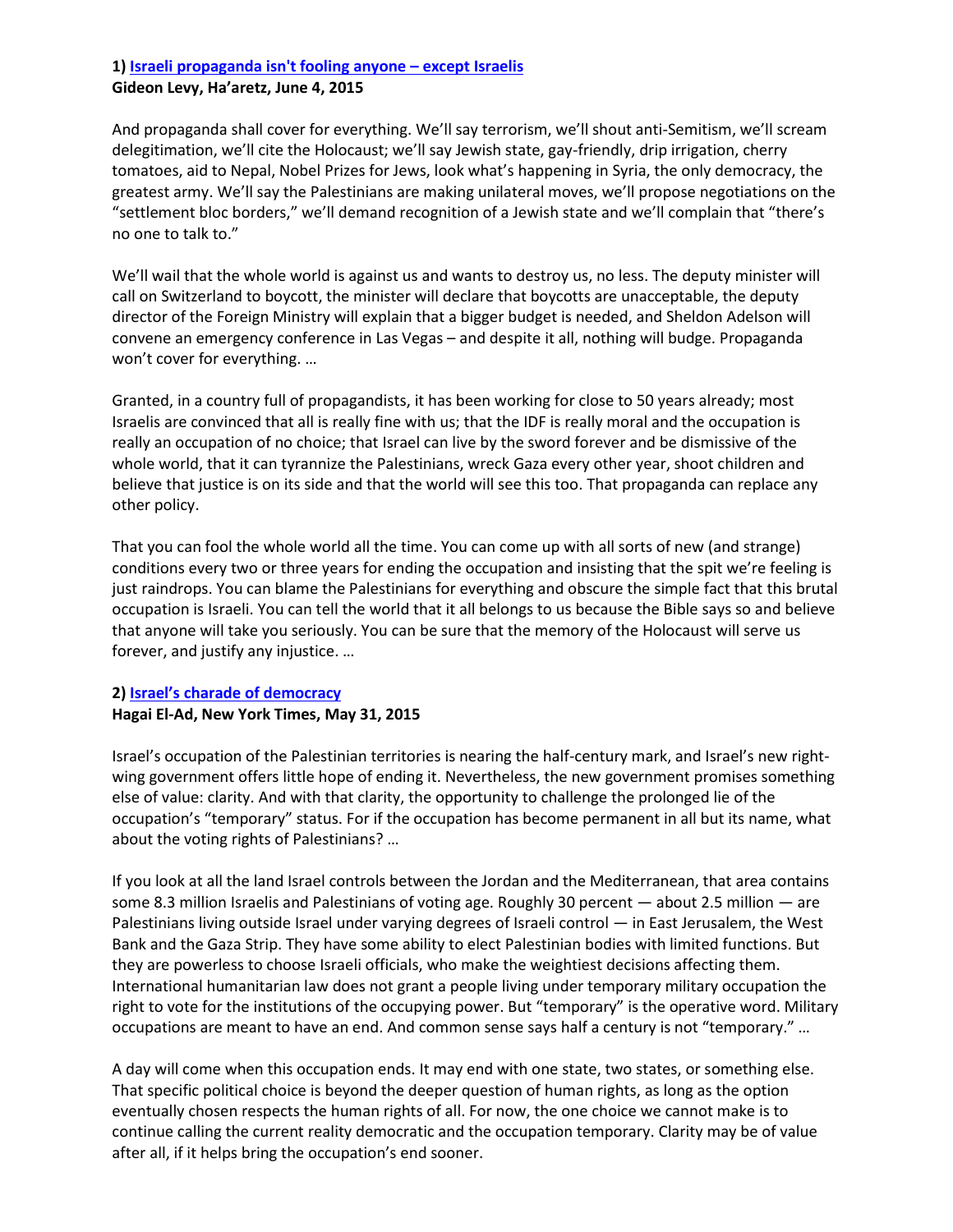# **3[\) Benjamin Netanyahu: Media manipulator](http://www.newyorker.com/news/news-desk/netanyahu-plays-the-media) Bernard Avishai, The New Yorker, June 4, 2015**

… [Benjamin] Netanyahu won reëlection, and the legislation's sponsors lost their leverage. But the Prime Minister's maneuvering for control of the news media did not end with the sinking of the bill. While forming his new government, he extracted written pledges from potential coalition partners not to vote against any legislative initiative or regulatory decision by the minister of communications, coyly implying that he might add the post to his responsibilities as Prime Minister—which he did. This role, and these pledges, position Netanyahu to regulate cellular service and Internet providers, license private broadcast channels, and influence the management of public television and radio. His defense of Israel Hayom's supremacy in print is trifling compared with his growing power to control greater Israel's airwaves. "Netanyahu is like a pianist who's gathered all the keys for a keyboard," Yaron Ezrahi, a Hebrew University political scientist who founded The Seventh Eye, an Israeli press-criticism magazine, told me. "Do we expect him not to play?" …

# **4[\) Well, now we know: Netanyahu will never support a two-state solution](http://talkingpointsmemo.com/cafe/netanyahu-dore-gold-two-state-solution) Mikhael Manekin, TPM Café: Opinion, May 27, 2015**

Virtually no one in the international diplomatic community wants an Israeli government that openly opposes the two-state solution—but the time has come to face the uncomfortable truth. While it has been clear for years that Netanyahu is stalling talks, building settlements and strengthening the hard right in Israel, the world has continued to hope that Netanyahu's overt ambiguity over the two-state solution means he is willing to go there at the end of the day.

… The international community wants a Palestinian state alongside Israel for strategic and ideological reasons, and has formed no working plan for Israeli rejectionism. What will the U.S. do if Netanyahu officially rejects the idea of a Palestinian state? No one knows. ...

… It is time for the U.S., too, to understand that Israel's new rightwing government has done away with political equivocation. That realization must be matched by a new strategy for dealing with the Israeli right's rejection of the two-state solution.

*Mikhael Manekin is the managing director at Molad, The Center for the Renewal of Israeli Democracy.*

# **5[\) In their own words: Israeli officials on a Palestinian state](http://fmep.org/blog/2015/05/in-their-own-words-israeli-officials-oppose-palestinian-state/)**

## **Foundation for Middle East Peace staff, May 29**

- Benjamin Netanyahu, Prime Minister: "I think anyone who is going to establish a Palestinian state and to evacuate territory is giving radical Islam a staging ground against the State of Israel." (Politico, 03/16/15)
- "I think the Israeli people understand now what I always say: that there cannot be a situation, under any agreement, in which we relinquish security control of the territory west of the River Jordan." (Times of Israel, 07/13/14)
- Naftali Bennett, Minister of Education: "I will do everything in my power to make sure they [Palestinians] never get a state." (The New Yorker, 01/21/13)
- "We are not going to give up more land. This approach has failed. Now, if it means that the world will penalize us, that is unfair but so be it." (Times of Israel, 02/17/15)
- "Israel cannot withdraw from more territory and cannot allow for the establishment of a Palestinian state in the West Bank." (New York Times, 11/06/14)
- In a 2010 television debate with Palestinian Israeli Ahmed Tibi: "When [Palestinians] were still climbing trees, we had a Jewish state here… We were here long before you." (972 Magazine, 01/01/13)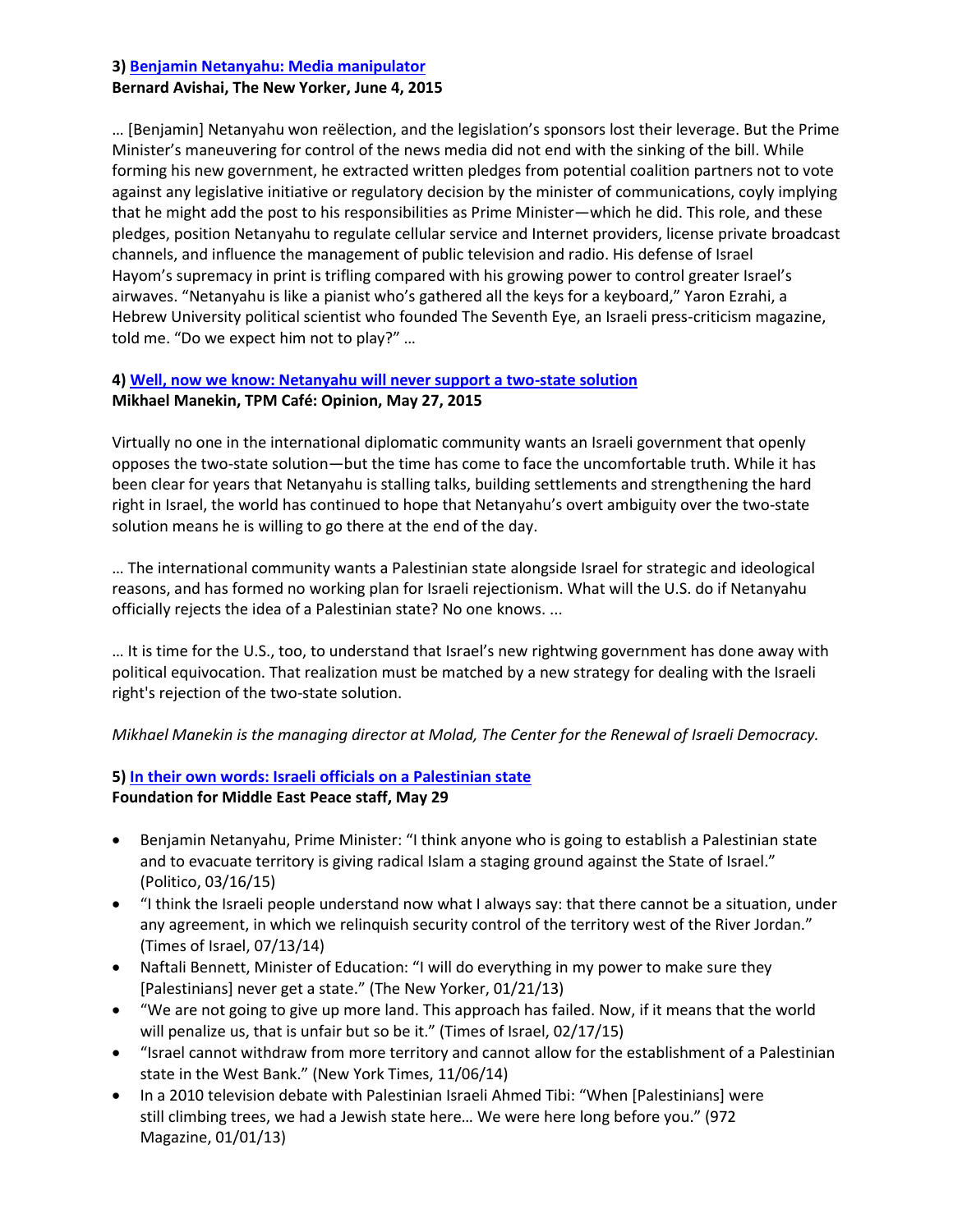# **6) Jewish land trumps Jewish god - [Reclaiming the language of Jewish identity](http://jfjfp.com/?p=72012) Robert Cohen, Jews for Justice for Palestinians, May 24, 2015**

As time goes on I'm attracting more and more hostility. ... Recently I have been described as a "traitor," a "Marxist," "narcissistic" and "shameful" because I have advocated for boycotts in support of Palestinian human rights. …

But what is it my critics want me to be loyal to?

In their world view what should I be defending? Land grabs? Water appropriation? House demolitions? Child arrests? Judicial apartheid? Shoot to kill policing? A fifty year occupation the rest of the world says is illegal? Should I turn a blind eye when Israeli soldiers provide testimonies from the streets of Gaza that tell us how brutal their orders were towards Palestinian civilians last summer? …

Meanwhile, for those Jews still attending synagogue regularly, there also exists an almost unchallengeable belief that the State of Israel has become central to our understanding of Jewish identity. Belief in the inherent goodness of Israel has become a tenet of faith equal to our commitment to monotheism. We have successfully and seamlessly merged our ancient mythological understanding of the Promised Land with a 19th century blood and soil ethnic nationalism. …

When I read through the verses in Exodus and the accompanying commentaries in my prayerbook, I see nothing that creates a requirement to defend Settlements, Checkpoints, Separation Walls, Jewish-only buses or indeed the members of a new Israeli government who seem to have only a passing acquaintance with democracy and human rights. …

My hope is that others will start to recognise the contradictions and inconsistencies that currently sit so centrally to their Jewish identity. A critique of Israel cannot be outlawed from our synagogues nor banned from our secular discourse.

There is a great deal of concern that lies in my desire to reclaim the language of Jewish identity. Our relationship to Israel and the Palestinians has become defining for us individually and collectively. Nothing less than the future of Judaism and the Jewish people is now at stake.

### **7[\) Pope Francis proves how stagnant Israel has become](http://www.haaretz.com/opinion/.premium-1.658676)**

### **Yossi Sarid, Ha'aretz, May 29, 2015**

The new spirit Pope Francis is trying to bring to the world isn't suitable for us Israelis.

… Here, in the Holy Land, nobody speaks of peace any more, or of justice, either. So what's the point of recognizing the "State of Palestine" now, of all occasions? And why praise a terrorist like Mahmoud Abbas and call him "a man of peace" – just to hurt our feelings?

The whispered rumors are that the Vatican is plotting and scheming to use the Holy See's status to bring Israeli and Palestinian hearts closer, as though the embers were still crackling and there was still hope. … Has the voice of the chief rabbi sounded in our land as has the voice of Pope Franciscus, warning day and night of injustice and inequality as the main threats to the human race? When have we last heard a rabbi taking on the fight of a poor, underprivileged person? …

… No one in the Jewish world today can match the pope's stature; no rabbi can light a candle to his holiness. The Torah world, like its teachers and rabbis, is stagnant.